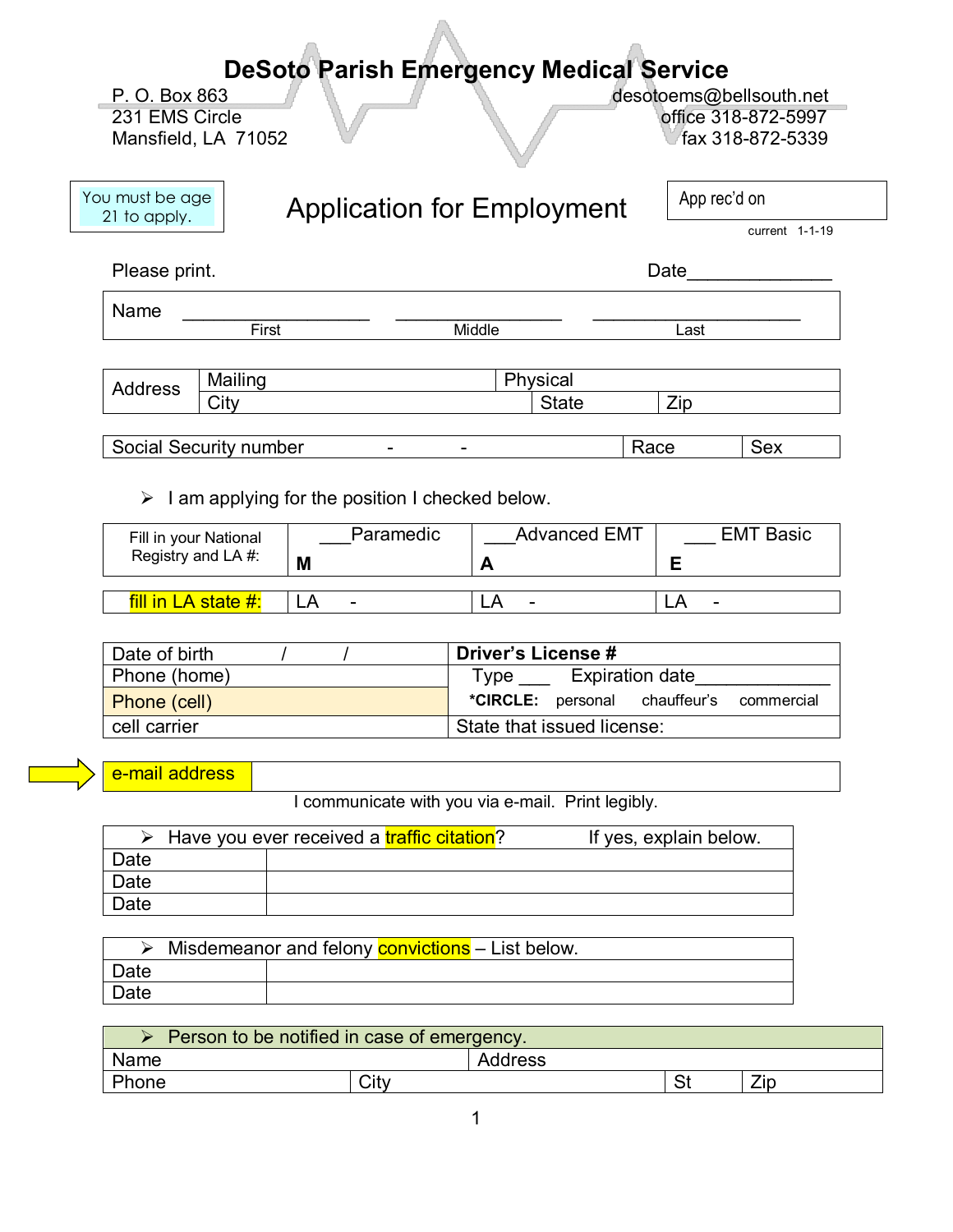## **Educational Background – fill out all that applies to you.**

|                | <b>High School</b> | Address            |      |                      | Citv     | <b>State</b> |
|----------------|--------------------|--------------------|------|----------------------|----------|--------------|
|                |                    |                    |      |                      |          |              |
| Dates attended |                    | <b>Graduated ?</b> |      | Completed GED   Date |          |              |
| trom           |                    | ves                | no i | requirements         | State of |              |

| <b>Technical School</b> |  |     | Address            |               |  | City   | State |
|-------------------------|--|-----|--------------------|---------------|--|--------|-------|
|                         |  |     |                    |               |  |        |       |
| Dates attended          |  |     | <b>Graduated ?</b> | Certification |  | Date   |       |
| trom                    |  | ves | no                 | received      |  | Degree |       |

| College                                                    |  | Address           |    | $\mathsf{C}$ itv |  | <b>State</b> |  |
|------------------------------------------------------------|--|-------------------|----|------------------|--|--------------|--|
|                                                            |  |                   |    |                  |  |              |  |
| Dates attended                                             |  | <b>Graduated?</b> |    | Certification    |  | Date         |  |
| from                                                       |  | ves               | no | received         |  | Degree       |  |
|                                                            |  |                   |    |                  |  |              |  |
| Check here if you are currently attending college classes. |  |                   |    |                  |  |              |  |

## **Emergency medical service experience, certifications, training, etc.**

| <b>Certification earned</b> | National Registry # | Instructor |
|-----------------------------|---------------------|------------|
| <b>EMT Basic</b>            |                     |            |
| Date certified              | LA Registry $#$     | School     |
| Years of experience         | -                   |            |

| <b>Certification earned</b> | National Registry # | Instructor |
|-----------------------------|---------------------|------------|
| <b>Advanced EMT</b>         |                     |            |
| Date certified              | LA Registry $#$     | School     |
| Years of experience         | -                   |            |

| <b>Certification earned</b> | National Registry # | Instructor |
|-----------------------------|---------------------|------------|
| <b>Paramedic</b>            | М                   |            |
| Date certified              | LA Registry $#$     | School     |
| Years of experience         | -                   |            |

### Include copies & fill out below: **LA Ethics Certificate** and **National Incident Management System** (NIMS) certificates.

You can complete them within 90 days if you're hired if you do not have them now.

| required:       | put date | List others & date: | Must be current year:         |
|-----------------|----------|---------------------|-------------------------------|
| <b>NIMS 700</b> |          | <b>NIMS</b>         | LA State Ethics Certificate   |
| <b>NIMS 100</b> |          | <b>NIMS</b>         | Date:                         |
| <b>NIMS 800</b> |          | <b>NIMS</b>         | This is required if you are   |
| <b>NIMS 200</b> |          | <b>NIMS</b>         | hired by DEMS (gov't entity). |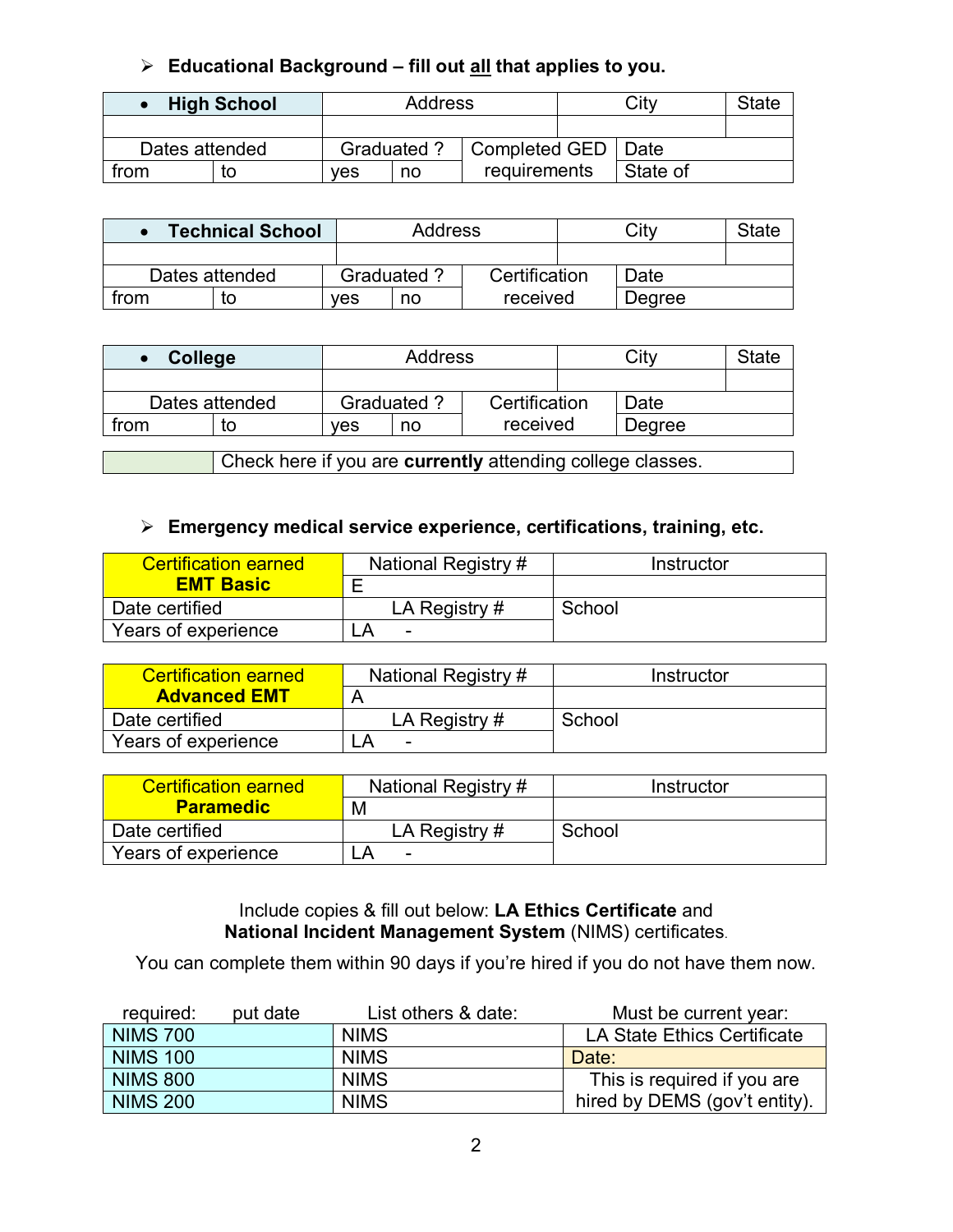## **Employment History**

|                    | Dates        | <b>Current employer information</b> |         |  |  |
|--------------------|--------------|-------------------------------------|---------|--|--|
| trom               |              | Name                                | address |  |  |
|                    |              |                                     |         |  |  |
|                    | Phone number |                                     | state   |  |  |
|                    |              |                                     |         |  |  |
|                    | Supervisor   |                                     |         |  |  |
| Reason for leaving |              |                                     |         |  |  |

| Dates        |    | <b>Last</b> employer information |         |  |  |
|--------------|----|----------------------------------|---------|--|--|
| trom         | το | Name                             | address |  |  |
|              |    |                                  |         |  |  |
| Phone number |    | city                             | state   |  |  |

| ---<br>.                                                                     |  |
|------------------------------------------------------------------------------|--|
| SOR<br>--<br>$\cdots$<br>∼ בו<br>'ΩĽ<br>$\mathbf{v}$<br>.Jasu<br>ישני<br>. . |  |

| <b>Dates</b> |  | <b>Former</b> employer information |         |  |
|--------------|--|------------------------------------|---------|--|
| trom         |  | Name                               | address |  |
|              |  |                                    |         |  |

| Phone number       | CItv | state |
|--------------------|------|-------|
| Supervisor         |      |       |
| Reason for leaving |      |       |

| Does DeSoto EMS have your permission | Check one of the | Yes | No |
|--------------------------------------|------------------|-----|----|
| to contact your previous employers?  | following:       |     |    |

# **References**: List 2 persons (not relatives) who can give current or former information about you. **Must include phone number.**

| <b>Name</b>                             |      | <b>Phone</b> |              |
|-----------------------------------------|------|--------------|--------------|
| Address                                 | City |              | <b>State</b> |
| Relationship you have with this person: |      |              |              |

| <b>Name</b>                             |      | <b>Phone</b> |       |
|-----------------------------------------|------|--------------|-------|
| Address                                 | City |              | State |
| Relationship you have with this person: |      |              |       |

| • Do you have any physical or emotional condition that<br>might limit your performance in your job? | Yes | No |
|-----------------------------------------------------------------------------------------------------|-----|----|
| If yes, explain:                                                                                    |     |    |
|                                                                                                     |     |    |

| How were you referred to DeSoto EMS? |  |
|--------------------------------------|--|
|                                      |  |